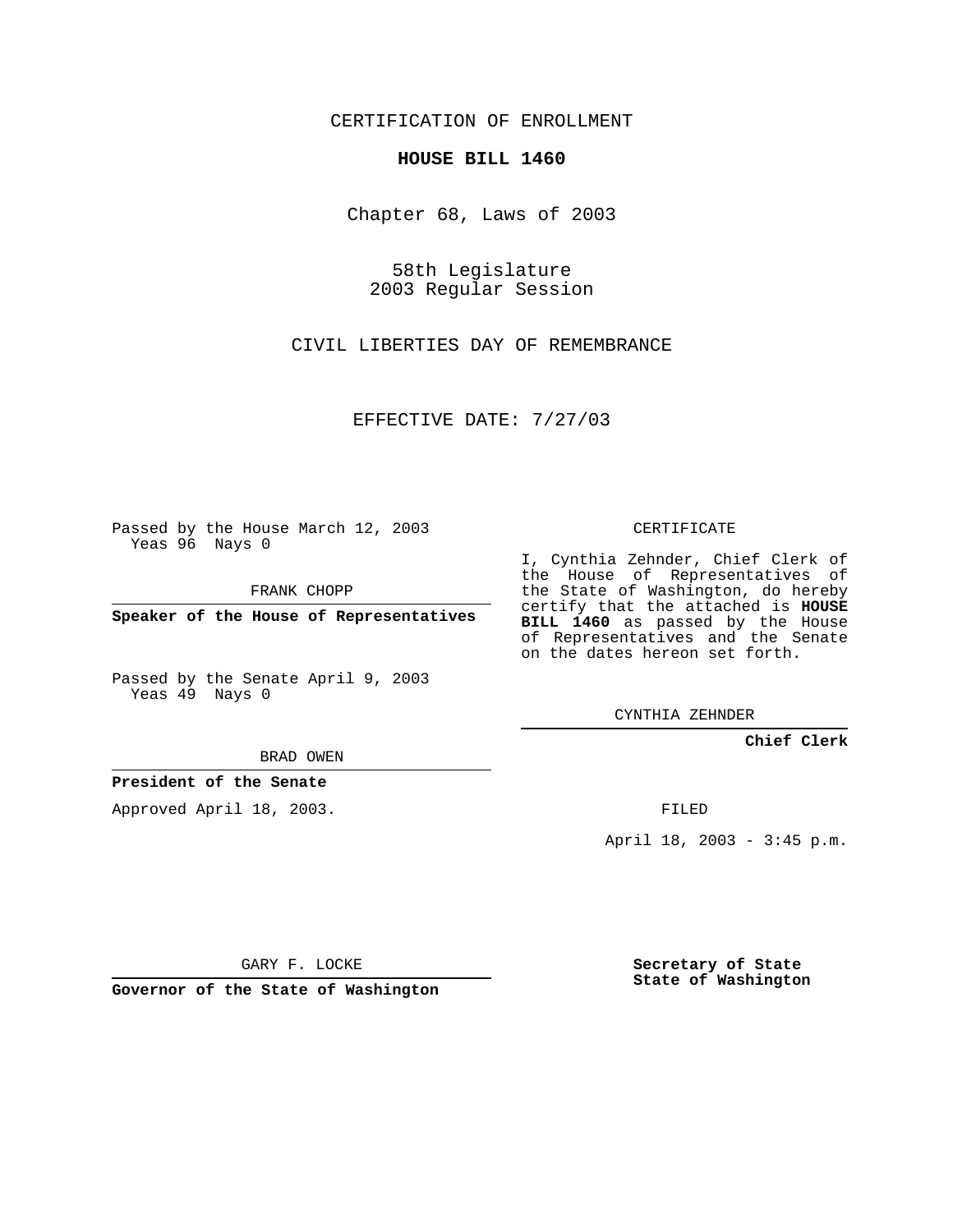## **HOUSE BILL 1460** \_\_\_\_\_\_\_\_\_\_\_\_\_\_\_\_\_\_\_\_\_\_\_\_\_\_\_\_\_\_\_\_\_\_\_\_\_\_\_\_\_\_\_\_\_

\_\_\_\_\_\_\_\_\_\_\_\_\_\_\_\_\_\_\_\_\_\_\_\_\_\_\_\_\_\_\_\_\_\_\_\_\_\_\_\_\_\_\_\_\_

Passed Legislature - 2003 Regular Session

### **State of Washington 58th Legislature 2003 Regular Session**

**By** Representatives Pettigrew, Santos, Sullivan, Chase, Linville, Schual-Berke, Veloria, Rockefeller, Conway, Darneille, Wallace, Upthegrove, Kenney and McDermott

Read first time 01/27/2003. Referred to Committee on State Government.

1 AN ACT Relating to a Washington state day of remembrance; amending 2 RCW 1.16.050; and adding a new section to chapter 1.16 RCW.

3 BE IT ENACTED BY THE LEGISLATURE OF THE STATE OF WASHINGTON:

 4 NEW SECTION. **Sec. 1.** A new section is added to chapter 1.16 RCW 5 to read as follows:

 The legislature recognizes that on February 19, 1942, the President of the United States issued Executive Order 9066 which authorized military rule over civilian law and lives; that Executive Order 9066 led to the World War II evacuation and internment of more than one hundred twenty thousand Japanese Americans, most of whom were United States citizens by birth; that Japanese Americans lost their homes and livelihoods and suffered physical and psychological damage; and that, despite widespread hostility and discrimination, Japanese Americans served with distinction in the United States military effort as members of the Military Intelligence Service and in the segregated 100th Infantry Battalion and the 442nd Regimental Combat Team. The legislature further recognizes that in the name of "military necessity," Japanese Americans were deprived of their fundamental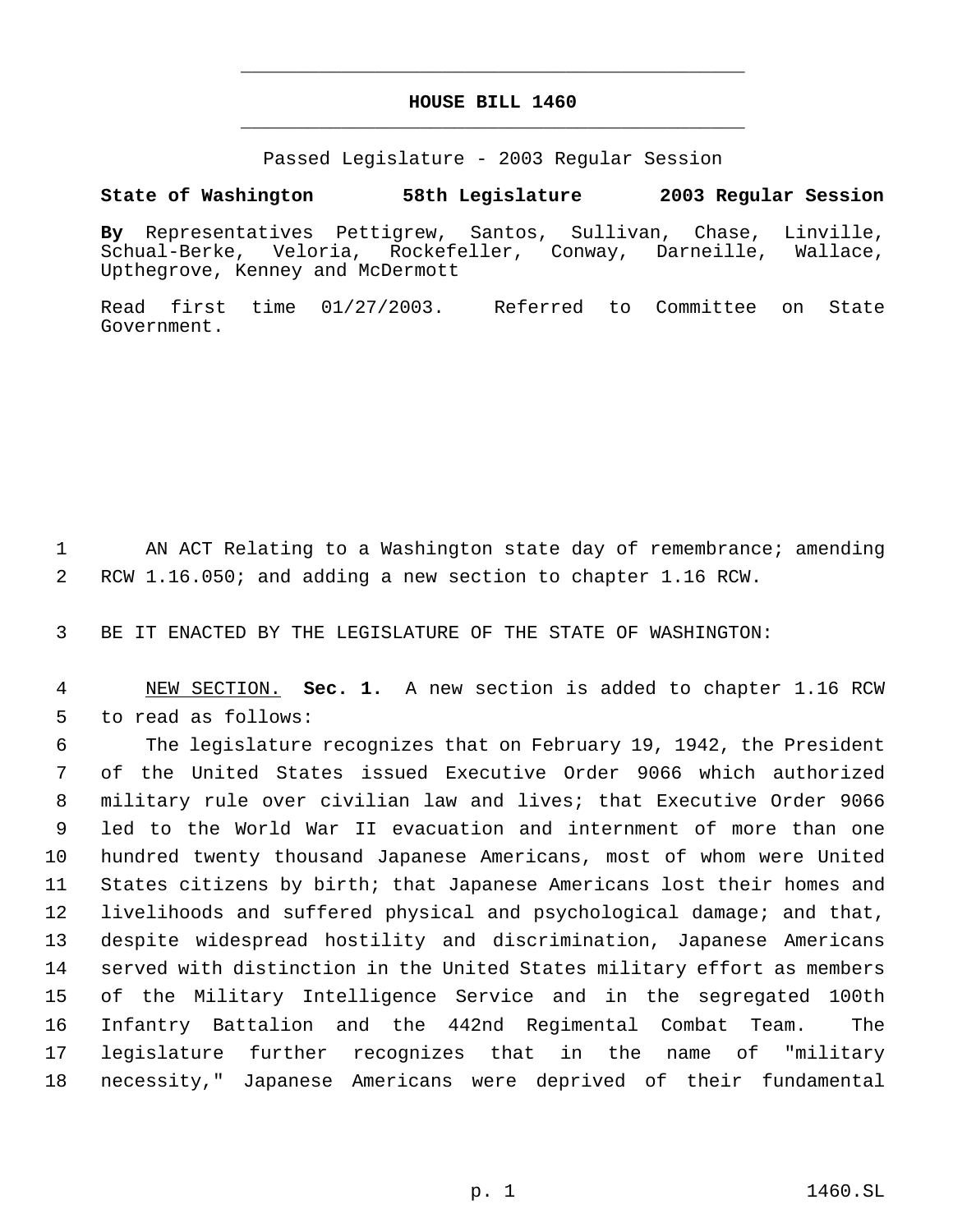constitutional rights and civil liberties; and that the Japanese American experience during World War II tragically illuminates the fragile nature of our most cherished national beliefs and values.

 The legislature declares that an annual day of recognition be observed in remembrance of Japanese Americans interned during World War II as a reminder that, regardless of the provocation, individual rights and freedoms must never be denied.

 **Sec. 2.** RCW 1.16.050 and 2000 c 60 s 1 are each amended to read as follows:

 The following are legal holidays: Sunday; the first day of January, commonly called New Year's Day; the third Monday of January, being celebrated as the anniversary of the birth of Martin Luther King, Jr.; the third Monday of February to be known as Presidents' Day and to be celebrated as the anniversary of the births of Abraham Lincoln and George Washington; the last Monday of May, commonly known as Memorial Day; the fourth day of July, being the anniversary of the Declaration of Independence; the first Monday in September, to be known as Labor 18 Day; the eleventh day of November, to be known as Veterans' Day; the fourth Thursday in November, to be known as Thanksgiving Day; the day immediately following Thanksgiving Day; and the twenty-fifth day of December, commonly called Christmas Day.

 Employees of the state and its political subdivisions, except employees of school districts and except those nonclassified employees of institutions of higher education who hold appointments or are employed under contracts to perform services for periods of less than twelve consecutive months, shall be entitled to one paid holiday per calendar year in addition to those specified in this section. Each employee of the state or its political subdivisions may select the day on which the employee desires to take the additional holiday provided for herein after consultation with the employer pursuant to guidelines to be promulgated by rule of the appropriate personnel authority, or in the case of local government by ordinance or resolution of the legislative authority.

 If any of the above specified state legal holidays are also federal legal holidays but observed on different dates, only the state legal holidays shall be recognized as a paid legal holiday for employees of the state and its political subdivisions except that for port districts